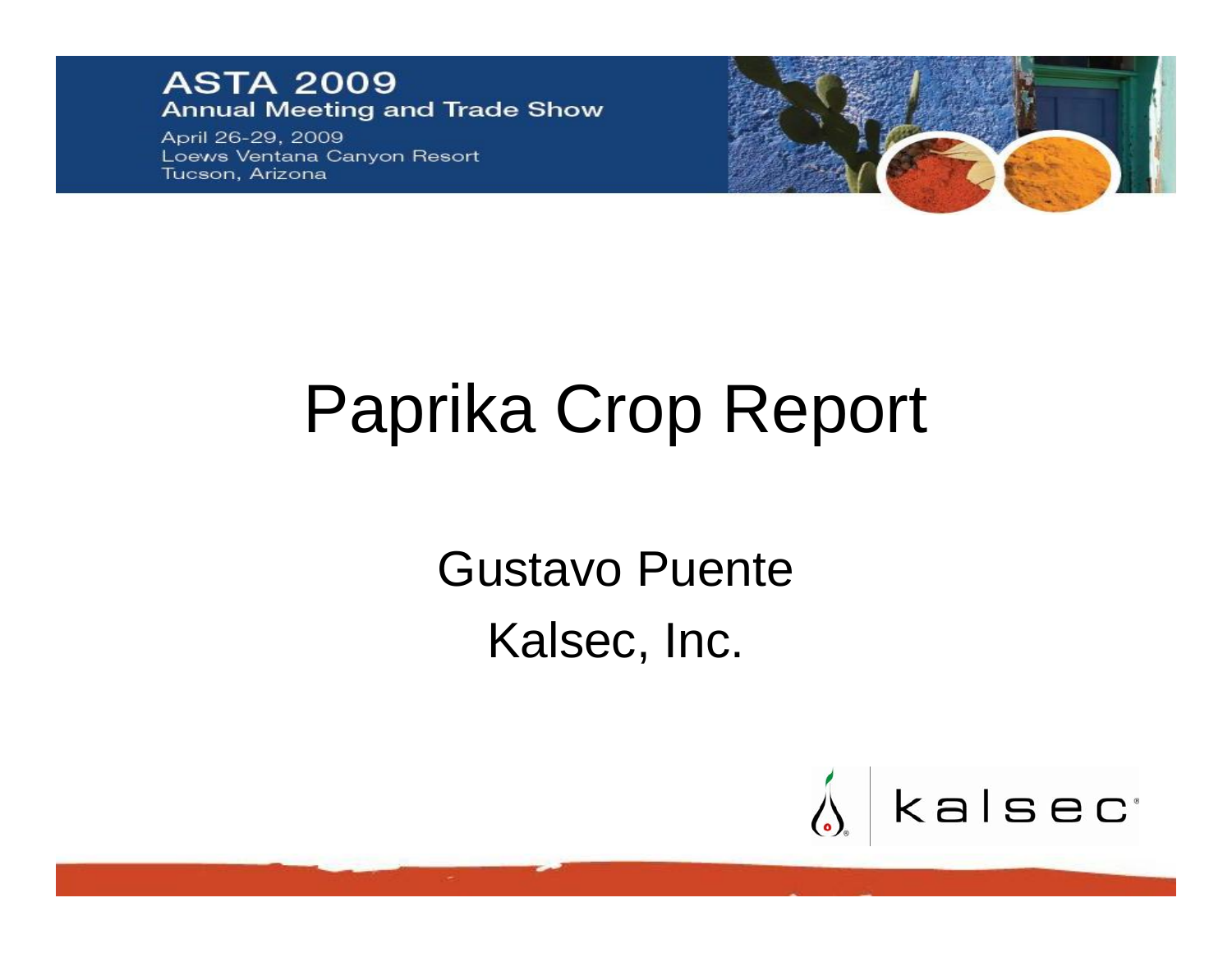## **Overview**

- Demand is weak and uncertain due to economic downturn. Cash and inventory levels are critical.
- Supply was strong in 2008 as a result of larger crops in Peru and China.
- Bad timing for Peruvian crop (economy and China).
- US crop was contracted with no price increases and some growth in acres.
- Future of Chinese supply is uncertain and could shape the industry.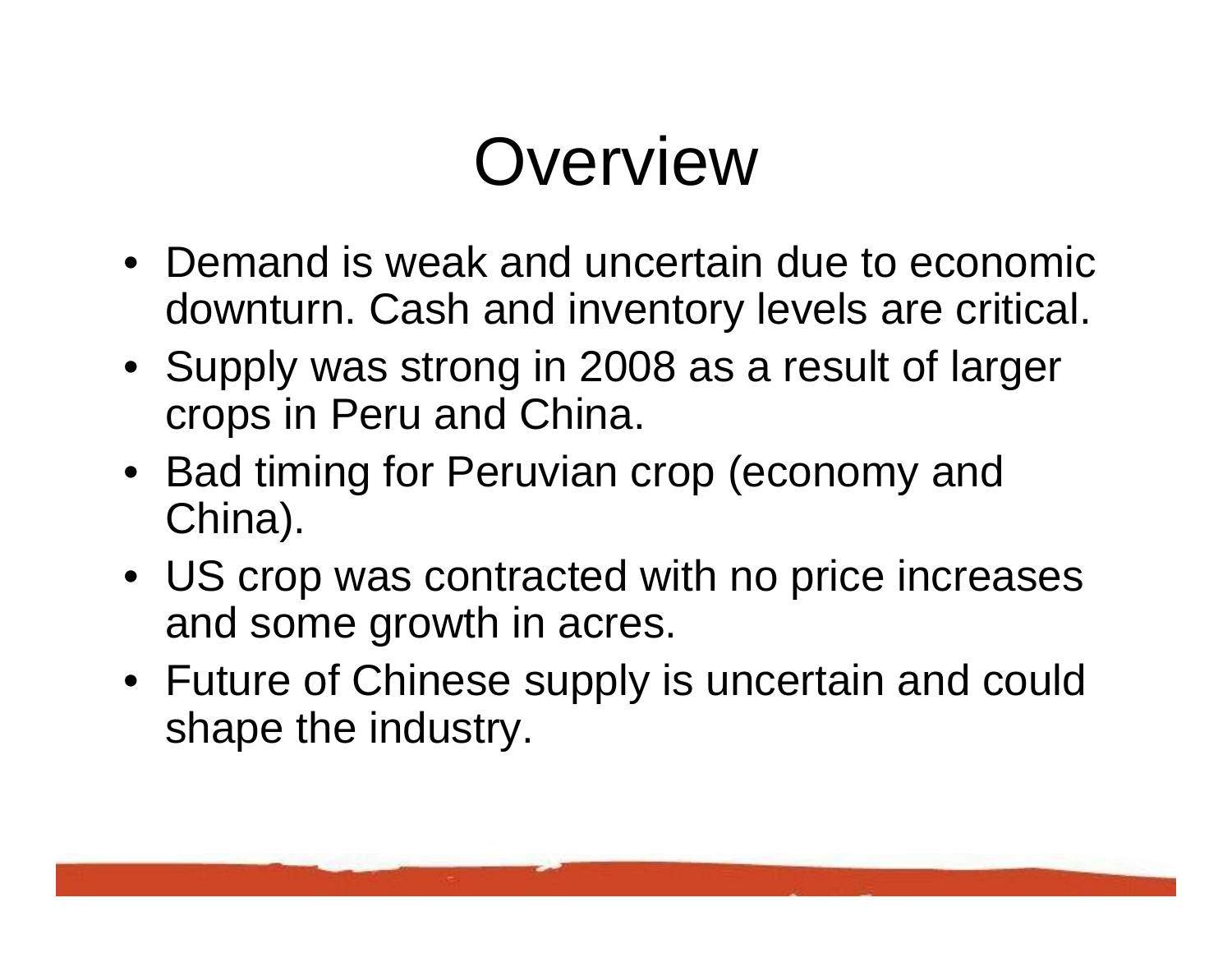## Growing Areas

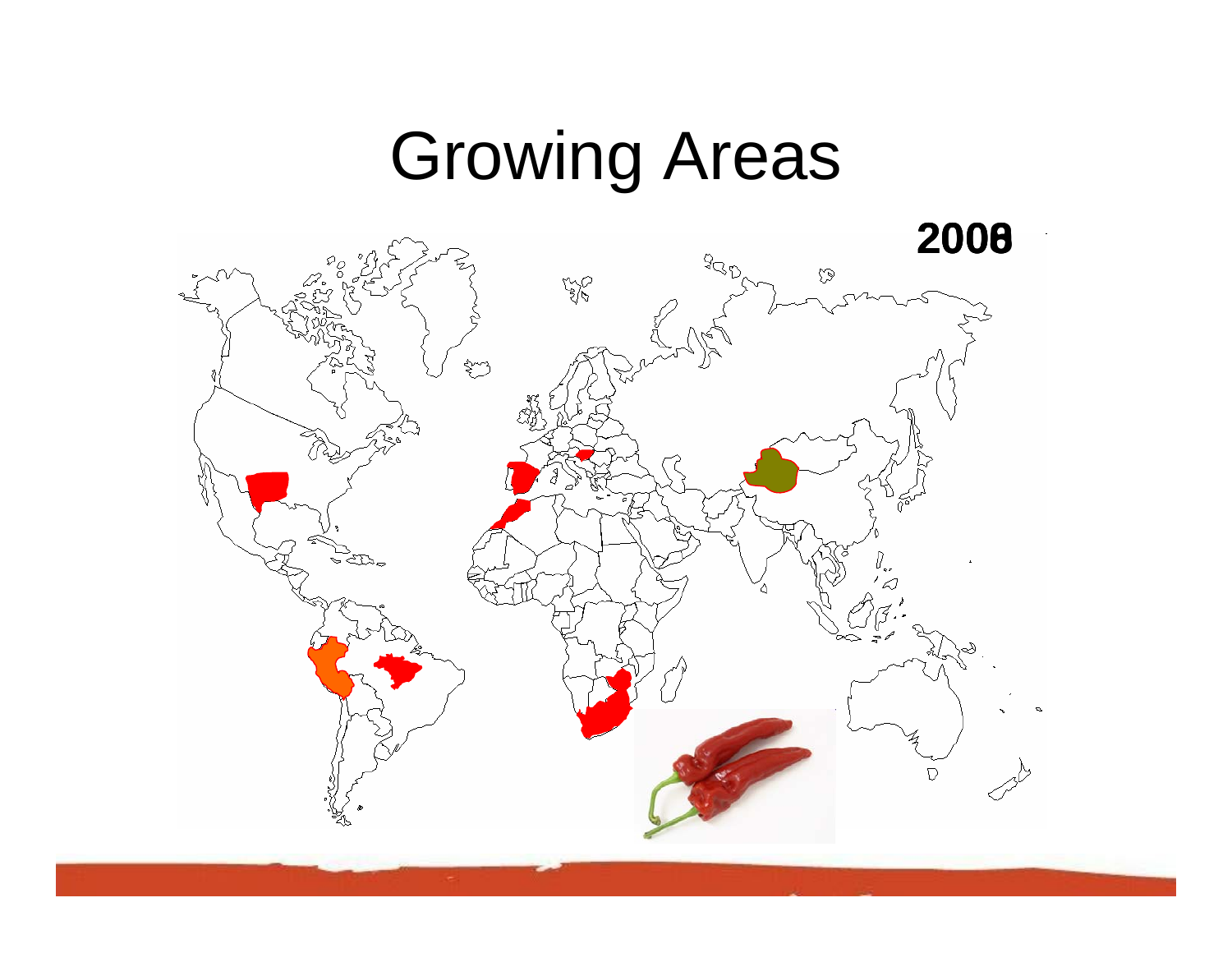### Market Segments: Peru

**Exports by Country Exports by Type**



Source: Aladi, Peruvian Customs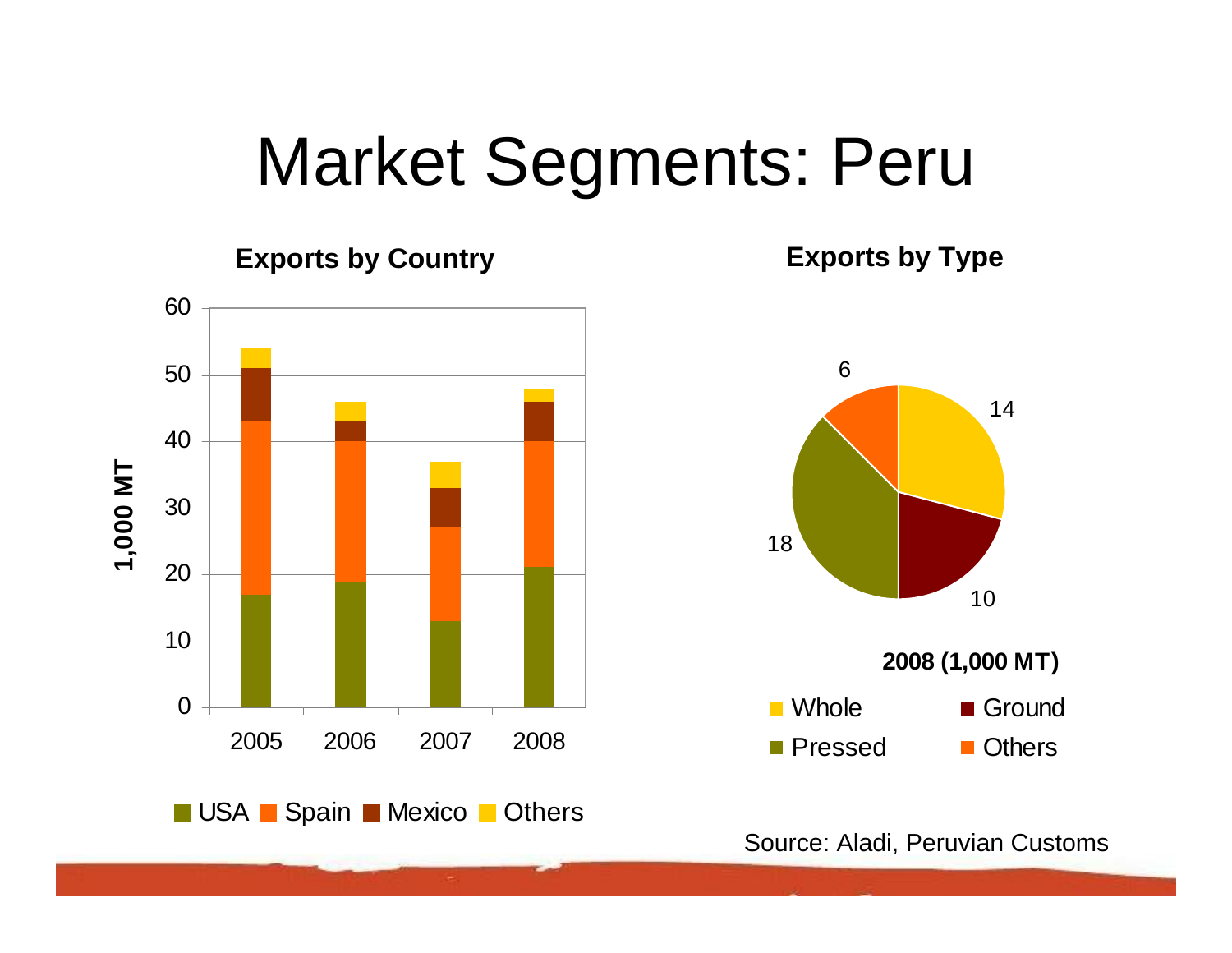## Market Segments: China

**Exports by Country**



Source: USITC, Spanish Customs

**MT**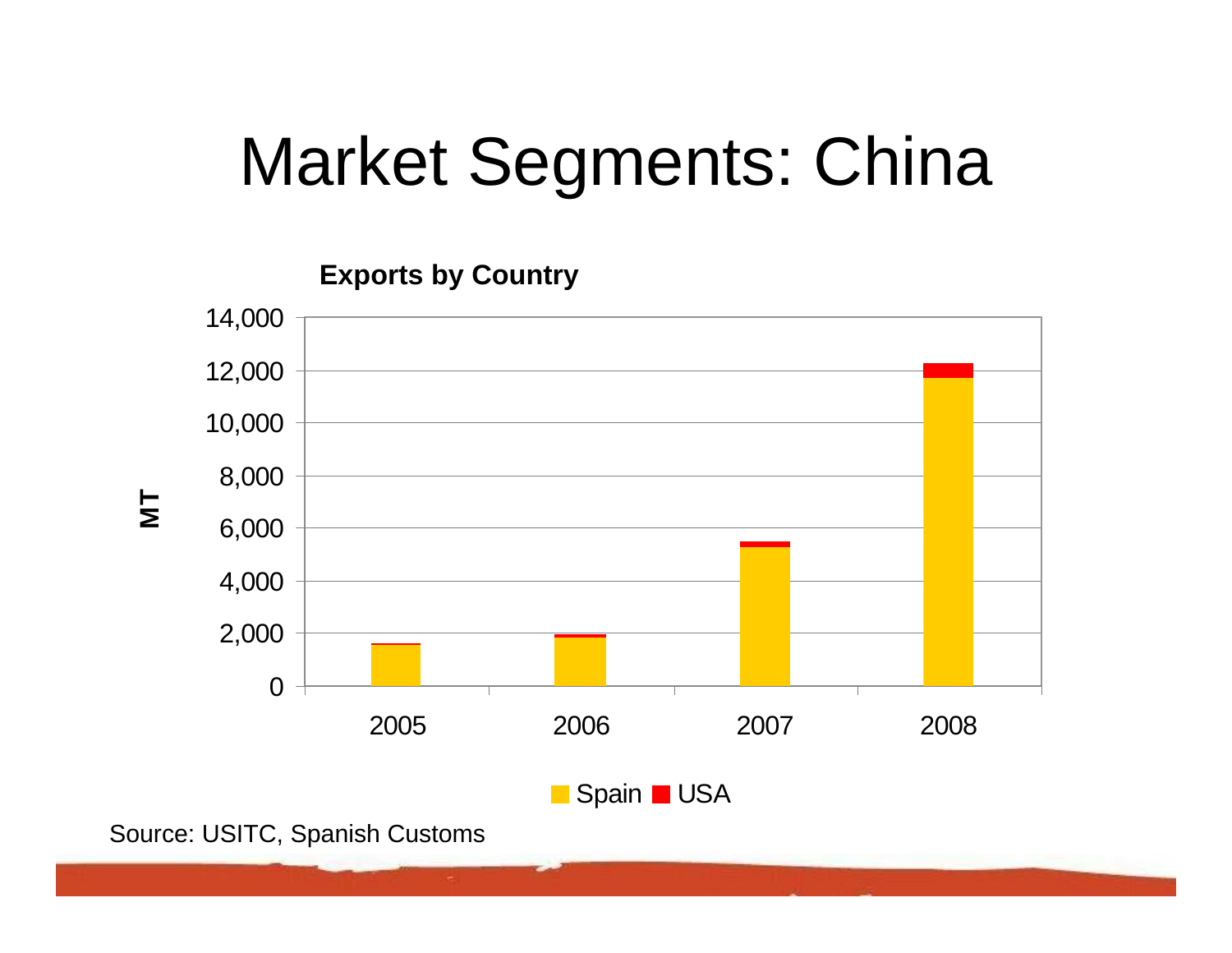## Market Segments: Spain



Source: Spanish Customs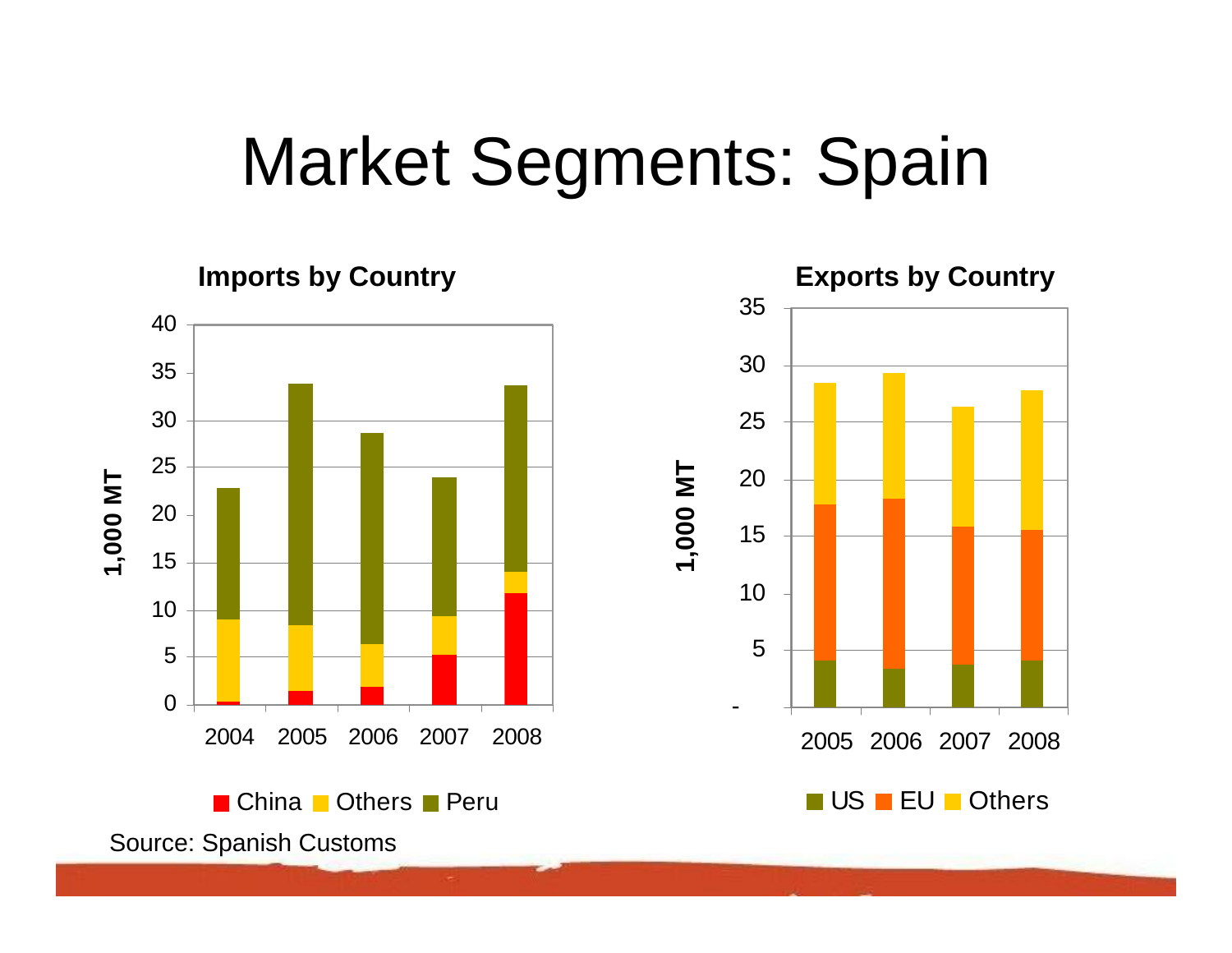## Market Segments: US





Source: USITC, USDA (NASS)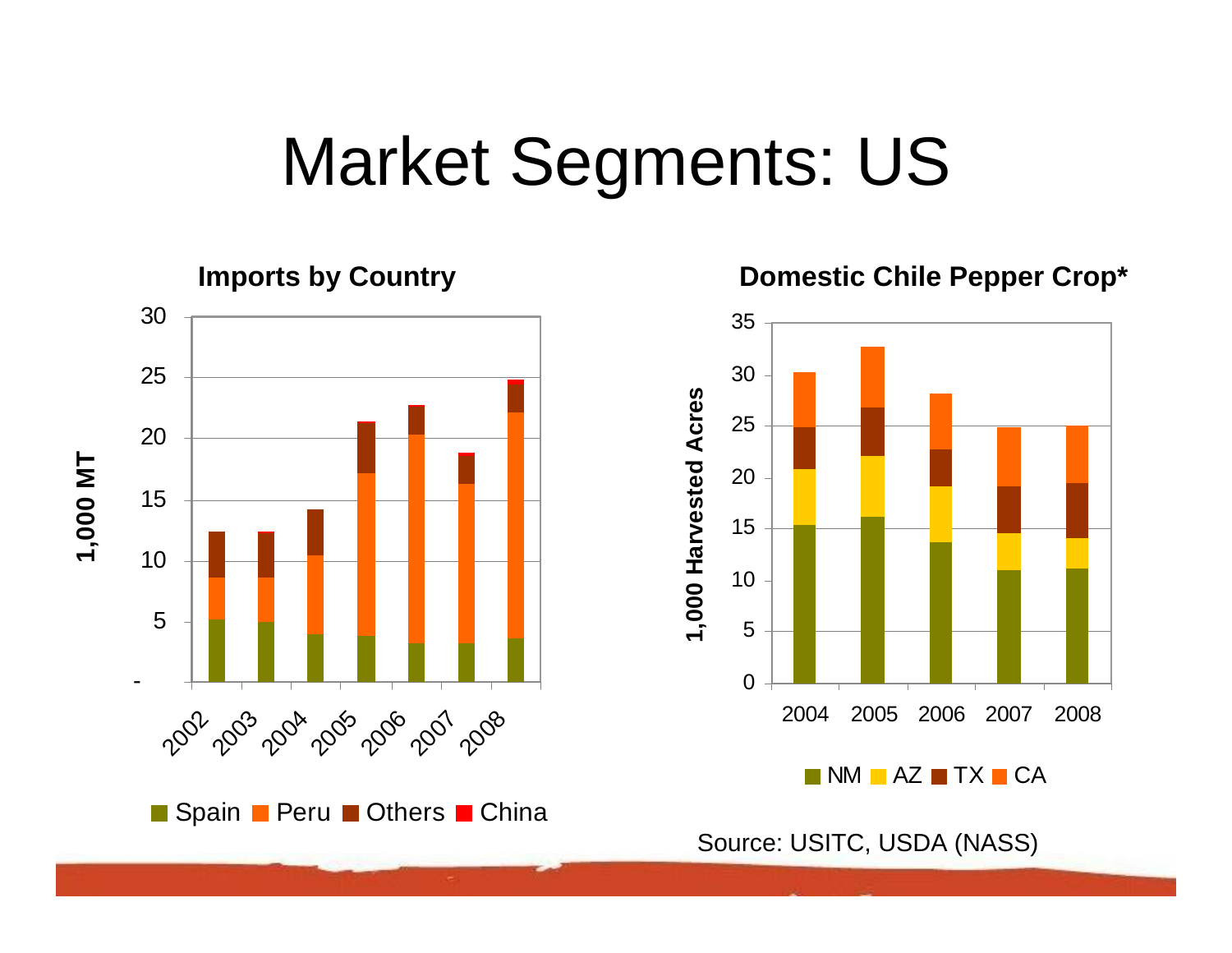## Crop Size

| <b>Country</b> | 2008 (MT) |  |
|----------------|-----------|--|
| Peru           | 48,000    |  |
| US             | 16,000    |  |
| China          | 13,000    |  |
| <b>Brazil</b>  | 6,000     |  |
| Spain          | 5,000     |  |
| <b>Africa</b>  | 4,500     |  |
| <b>Others</b>  | 8,500     |  |
| <b>Total</b>   | 101,000   |  |

- 2008 vs. 2007
	- and the state of the Peru 37,000 MT
	- and the state of the China 5,500 MT

|  | 2009 Outlook |
|--|--------------|

- US
- Peru
- China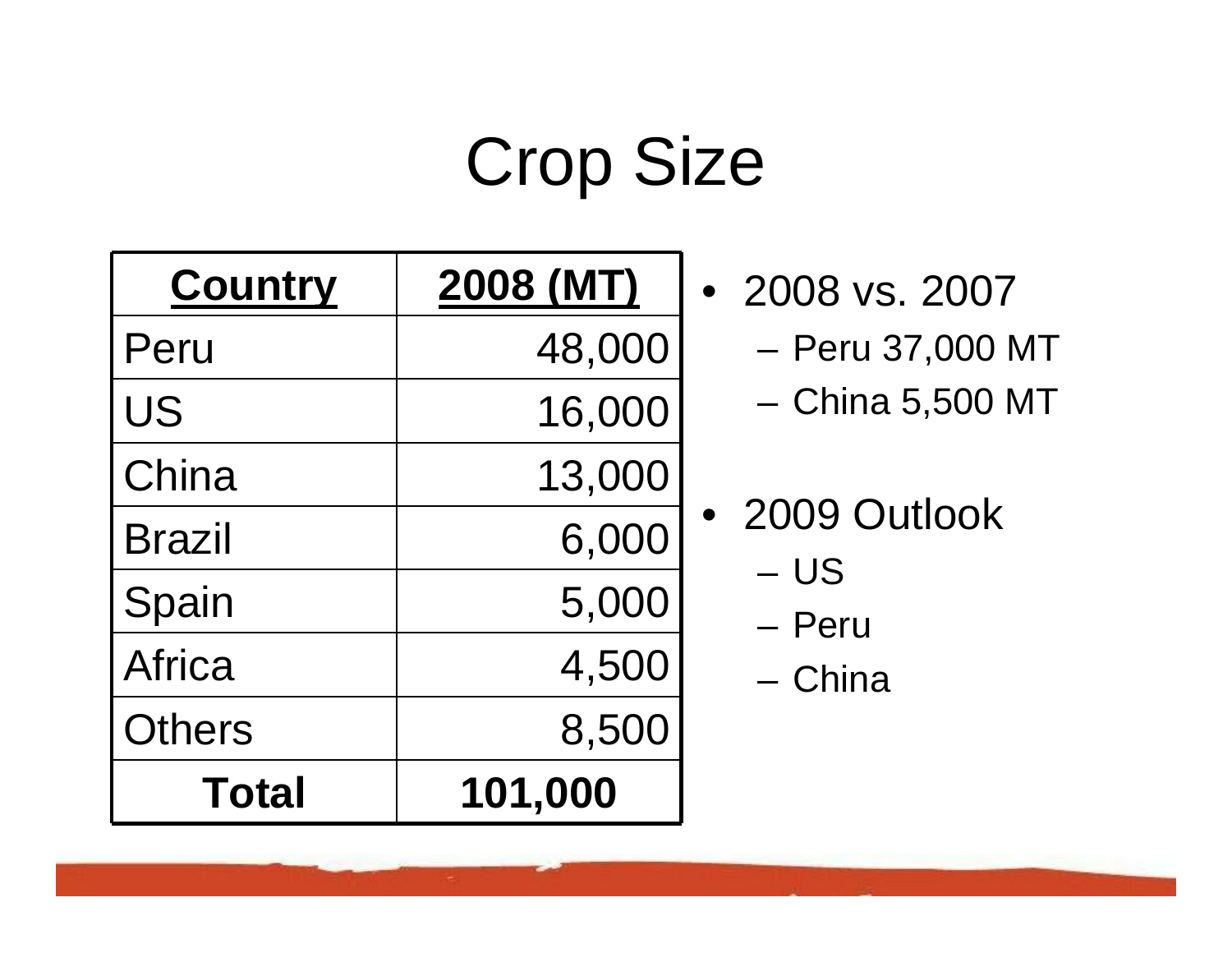### Issues Impacting Supply: the Commodity Bubble

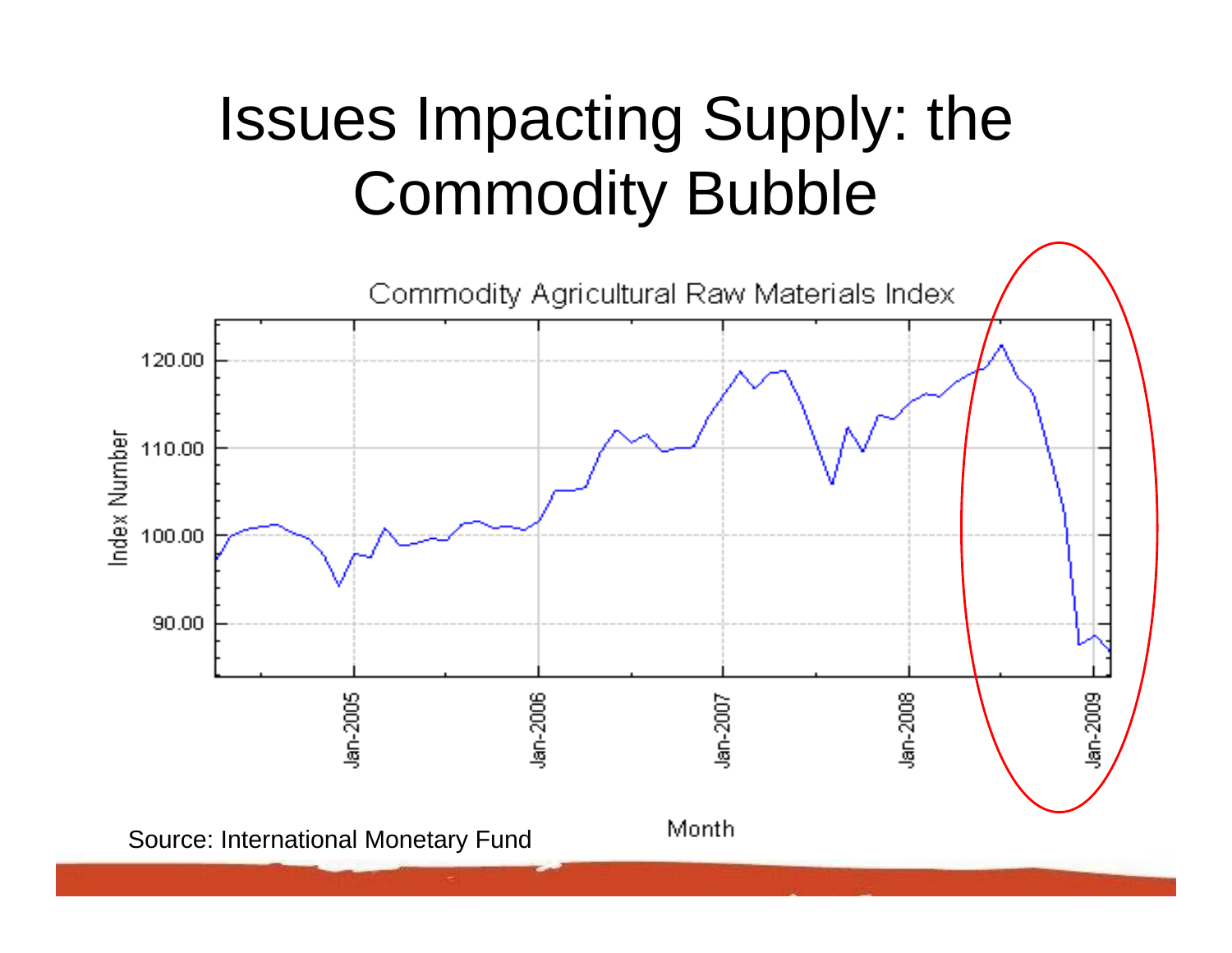### Issues Impacting Supply: Cost **Trends**

| 2008               | % of Ag Cost |       | <b>Effect of Input Prices!</b>        |
|--------------------|--------------|-------|---------------------------------------|
|                    | US           | Peru  |                                       |
| Fertilizer         | 6.9%         | 29.9% | $U S = $0.04/Lb$<br>$Peru = $0.14/Lb$ |
| Chemicals $ 5.7\%$ |              | 21.2% | $US = $0.01/Lb$<br>$Peru = $0.03/Lb$  |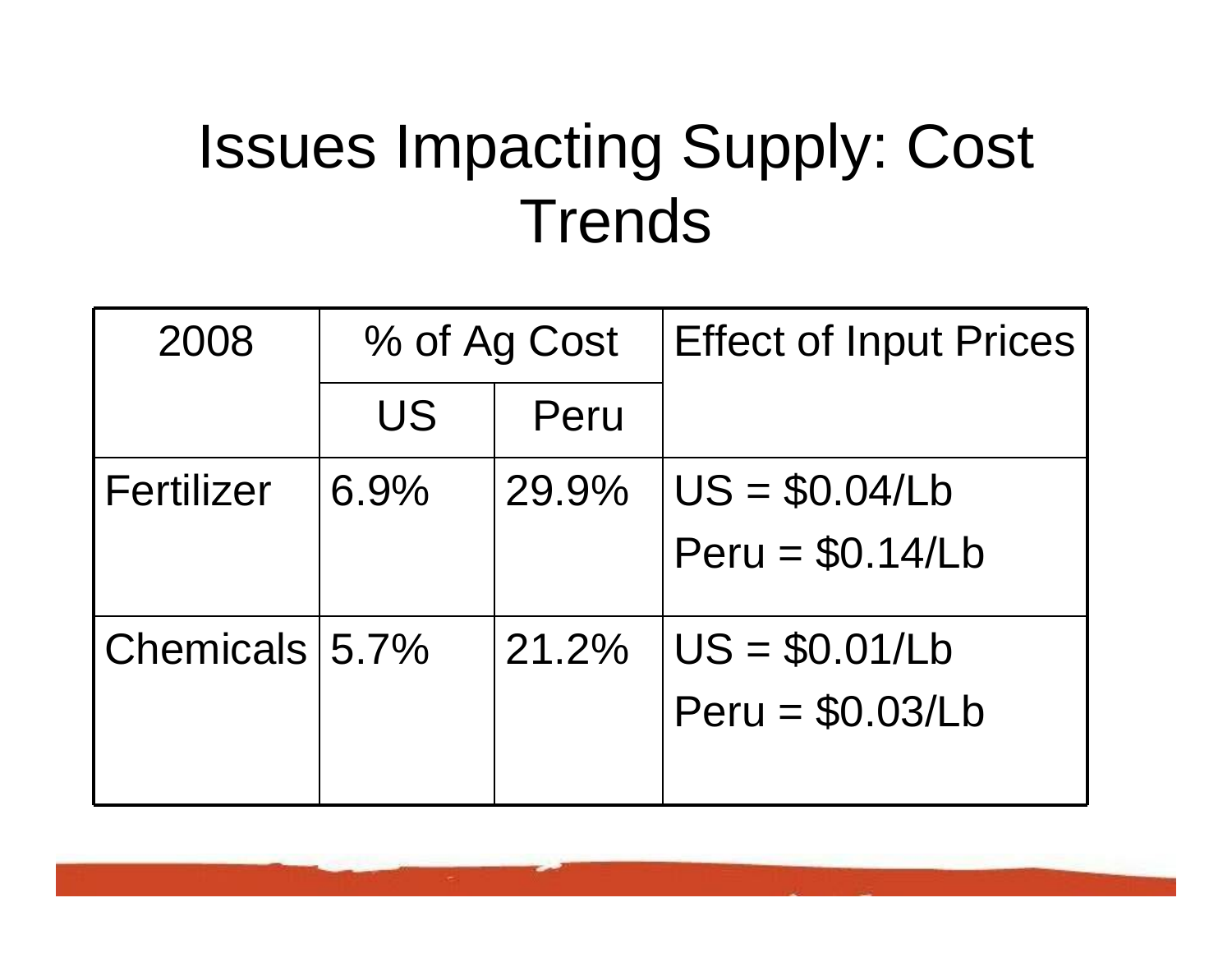# Other Issues Impacting Supply and Demand

- Economic outlook: inventory and cash constraints
- Credit availability
- Growth of Indian and Chinese oleoresin (paprika demand, low color availability)
- Freight cost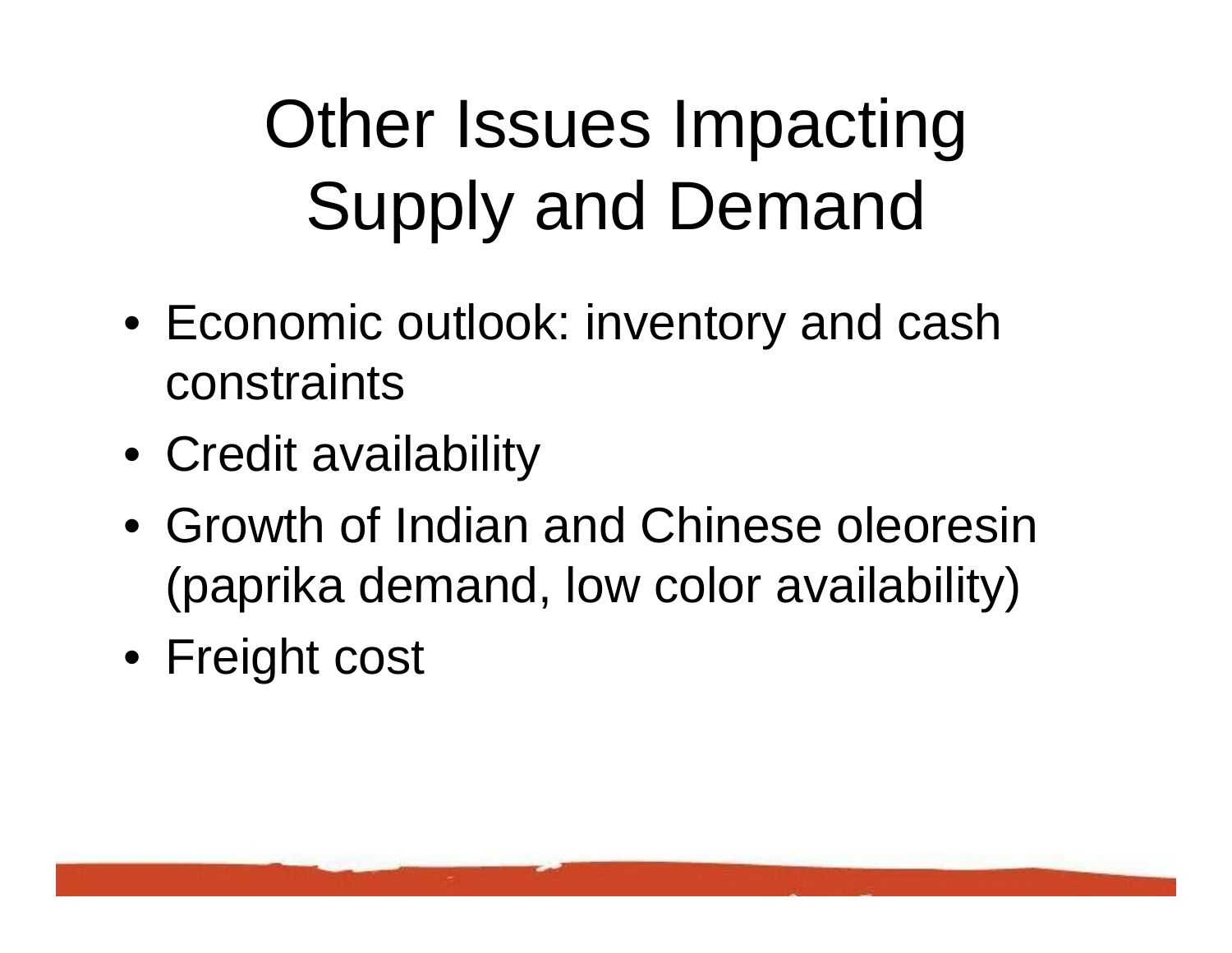## Food Safety/Quality

#### •**Peru**

- $\bullet$ Aflatoxin
- •**Ochratoxin**
- Pesticides (moderate):
	- Chlorfenapyr, Triazophos, Carbofuran, others.
- Metals

#### •**China**

- $\bullet$ Mold, moisture
- Low color
- Sudan I, II, III, IV
- Pesticides:
	- S421
- Dioxines
- Perceived quality
- •**US**
- DAL
- $\bullet$ Color and yield.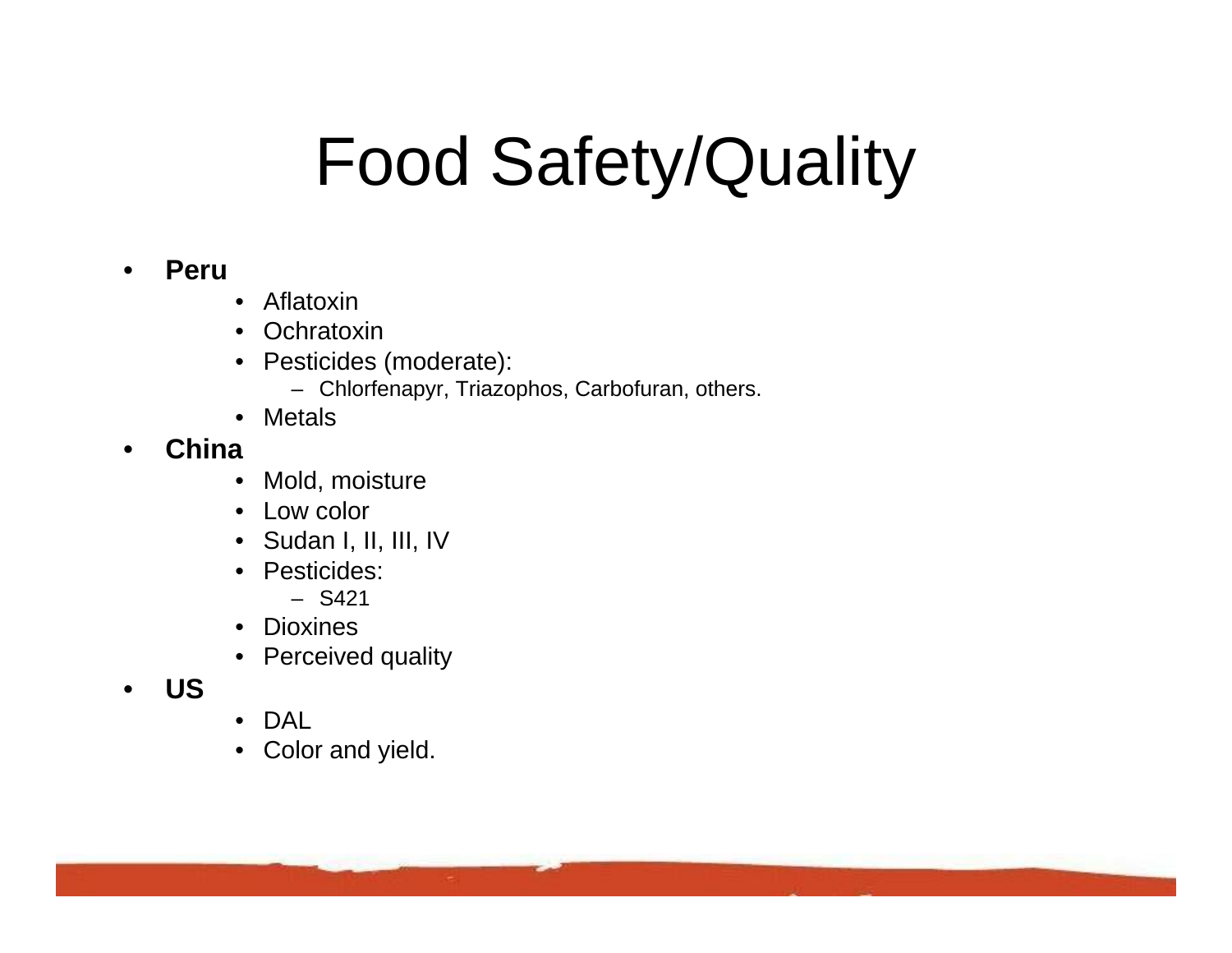## Limited Growth Factors

- Peru
	- Cost structure vs. China
	- –Stability of output and price – speculation
- US
	- –Capacity due to seasonal crop
- China
	- –Perceived and actual quality issues
	- and the state of the state Culture for hot peppers
	- and the state of the state Market understanding